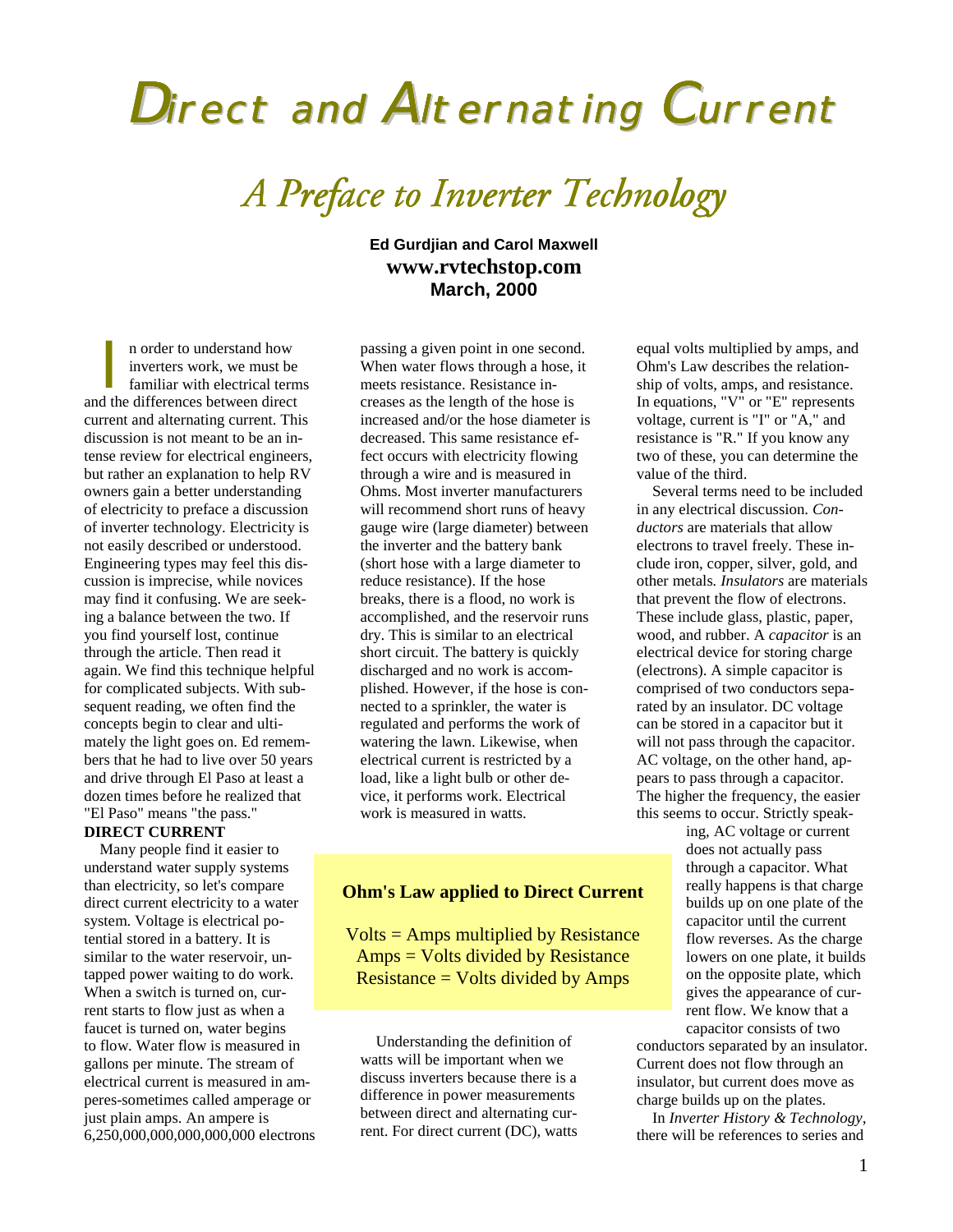

*Drawing Courtesy of Trace Engineering*

parallel circuits. The diagram below shows batteries wired both in series and parallel. Other components such as resistors, capacitors, diodes, and transistors can be wired similarly. Some transistors and diodes are more easily adaptable to parallel configurations than others. A circuit wired in series means that current flows through one component before it flows through another. Components in a parallel circuit are connected so that current does not have to flow through one to go to another. The mathematical calculation of the values for components wired in series or parallel will not be discussed in this article.

Electric currents produce magnetic fields, and magnetic fields can be used to produce electric currents. A wire that conducts a current generates a magnetic field, which circles around the wire and differs depending upon whether the wire is straight, looped, or coiled. Some of the energy in the field around a coil can be transferred (induced) to a second nearby coil. Induction is the production of an electric current by *changing* a magnetic field through a conducting loop of wire. Magnetic flux is the flow of a magnetic field. The magnetic field through a loop can be changed by altering the magnitude of the field or by altering the area of the loop. An example of this phenomenon in a DC application is

the automotive ignition coil. To make our calculations easier, we will arbitrarily state that our primary coil has 100 turns, our secondary coil has 100,000 turns (1:1000 ratio), and, though impossible, it has 100% efficiency. The positive terminal of the primary coil is attached to the 12 V source (battery ignition lead) and the negative terminal of the primary coil is attached to the ignition point(s) or transistor switch. Opening the points disrupts the 12 V flow. Each time the points close, the 12 V circuit is briefly grounded, causing 5 amps to flow through the primary coil. When the points open, a change in the magnetic field occurs which produces magnetic flux. This magnetic flux induces a voltage in the secondary coil. Because of the 1:1,000 ratio of turns, the 12 V at the primary coil becomes 12,000 volts at the secondary coil. Since energy cannot be created or destroyed, the power remains the same. Having 12,000 volts means that there are 0.005 amps available at the secondary coil. A high voltage wire passes from the secondary coil to the distributor and then through the dis-

Power =VA  $12V \times 5$  amps = 60 watts 12,000V x .005 amps = 60 watts tributor to a spark plug. The high voltage is transmitted down the spark plug wire to the center terminal of the spark plug and from there, a spark jumps to the ground electrode. In this example, the induction has occurred because of the change of magnetic flux with the intermittent grounding of the primary coil. **ALTERNATING CURRENT**

Rotating a coil in a magnetic field produces alternating current (AC). The graph shows voltage according to where the coil is in its rotation. The waveform produced is a sine wave - much different from the straight line that represents DC power. When describing DC, we could liken it to water flowing from a reservoir because DC flows one way. Electrons flow from negative to positive potential ( i.e., battery terminals). AC current does not exhibit one-way flow. AC electrons move at the speed of light but they go in one direction for a while and then in the opposite direction for a while. When describing alternating current, we like Dave Smead's (*Living on 12 Volts with Ample Power*) analogy of comparing it to "a train that is used to haul ore from a mine tunnel. The train goes into the tunnel and out of it. Overall, the train doesn't really go anywhere, but in the process of going nowhere, it does much work."

In AC, voltage is changing at 60 cycles per second. With two voltage spikes per cycle, there are 120 magnetic flux changes per second. With each change of magnetic flux, current can be induced in a nearby coil. This induction is the operating principle of the transformer. Just as in the DC induction example, AC voltage can be stepped up to a higher voltage, which drops the amperage. This makes AC ideal for transport to distant locations. The low amperage explains why the high voltage wires that bring electricity from a power company can have a relatively small diameter. Once the high voltage arrives at the distant location, a step down transformer reverses the process to lower the voltage and increase the available amperage.

Power measurement in AC is not the simple volts multiplied by amps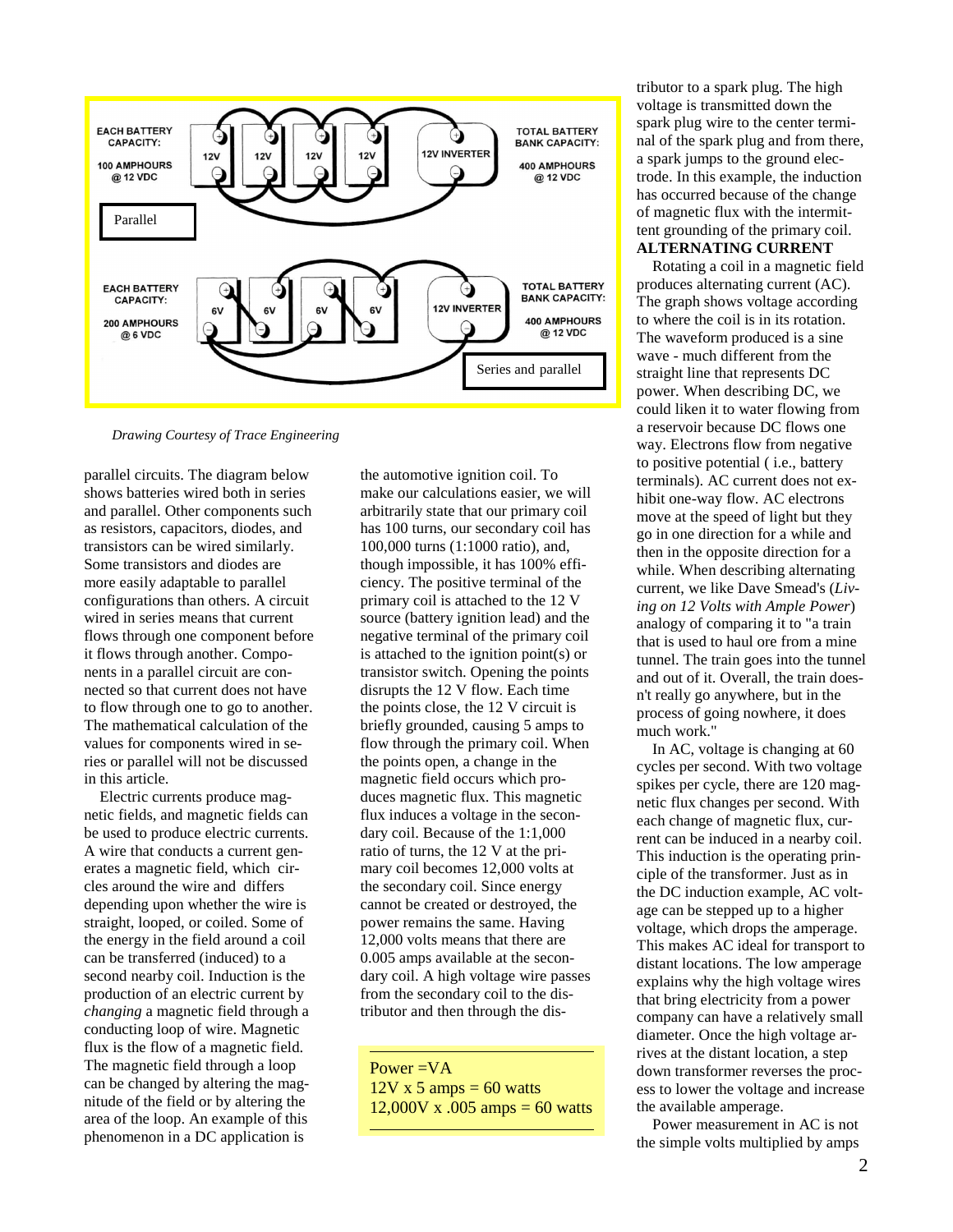as in DC. Looking at an oscilloscope trace of the AC voltage waveform, we see that there is a peak value of 170 volts. This yields an *effective value* of 120 Volts AC. The technologically correct term for the effective value is RMS, which represents root mean squared. This term will be seen in manuals and other literature. The RMS calculation is a way of comparing AC to DC measurements as seen on a gauge by smoothing out the sine wave to the value of a straight line. Another way to think of RMS, which also reflects power requirements, is that it measures the area within the outline of the sine wave. This area is the effective value. Because it is not a rectangle or other straight edged figure, the mathematical formula for calculating the area of the curved sine wave is more difficult. Fortunately, it is not important that anyone besides electrical engineers can do the calculation-we just need to remember that for a sine wave, RMS equals 0.707 times the peak voltage.

If you measure AC voltage in a home with a voltmeter, you will see a value of 120 Volts. If you view the same voltage on an oscilloscope, you will see a sine wave with a peak voltage of 170 volts. An inexpensive voltmeter rectifies the AC voltage to DC and then performs calculations to read 120 Volts AC. A true RMS meter, which is considerably more expensive, calculates the effective voltage. For most applications, the inexpensive voltmeter will provide adequate information about under and over voltage conditions. However, only true RMS meters can measure the output of a modified sine wave inverter. This will be discussed in more detail in the inverter technology section.

When you power an electric water heater, a voltmeter reads 120 volts and an ammeter reads 10 amps. A graphic representation can show the AC voltage sine wave plus another sine wave, which represents the amperage. When both waves reach their peak value at the same time, they are exactly *in phase*. The RMS value for both voltage and amperage is 0.707 times the peak value. When the voltage and amperage are *in phase*, they



`*From Living on 12 Volts with Ample Power, reprinted with permission from Rides Publishing Enterprises, LLC.'*

are said to have a "Power Factor of 1."

When you power a clothes washer, a voltmeter also reads 120 volts and an ammeter reads around 21 amps. A graphic representation (as below) would again show the AC voltage and amperage as sine waves.

When they reach their peak value at different times, they are said to be *out of phase*. The Power Factor is less than 1. The more out of phase the two sine waves, the lower the Power Factor and the more amps are required to do the same amount of work.